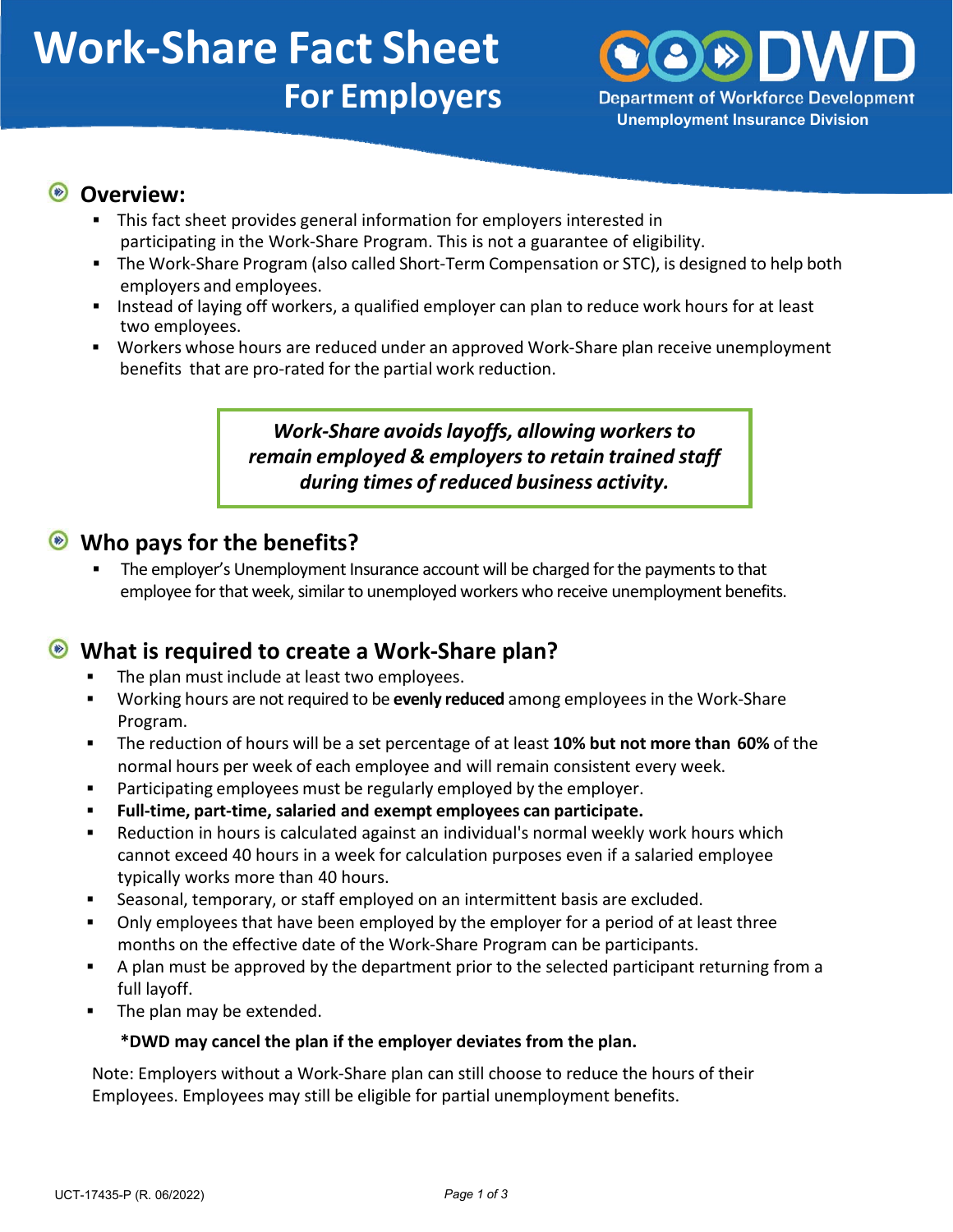# **What is a Work-Share plan?**

- Before participating in a Work-Share Program, an employer must submit and have a plan approved by the Department of Workforce Development.
- As part of the plan submittal, the employer must designate a minimum of two employees who are to be part of the work share plan and whose hours will be reduced. The participating employees do not need to be in the same work unit or location.
- Work-Share plans can be in effect for any specified duration of time but cannot exceed a total of twelve months in any five-year period.
- **The plan should include information on how employees will be given advance notice of changes** in their work schedules. If it is not feasible to give advance notice, the plan submitted to the department must include an explanation of why it is not feasible to give the employees advance notice of the changes in their work schedules.
- The program is intended to avoid layoffs. Employers will be required to provide the number of layoffs that would occur without implementation of the plan.

# **How will employees benefit from the program?**

- **The employees of participating employers will receive an amount equal to the employee's** regular benefit amount multiplied by the employee's proportionate reduction in hours worked for that week as a result of the Work‐Share Program.
- If the plan includes **more than 32 hours of work, or more than \$500 in wages**, the employees may still be entitled to Work‐Share benefits when they might otherwise be ineligible for unemployment benefits.
- The employer must maintain coverage under any **defined benefit or defined contribution** retirement plan for employees who receive these benefits under the same terms and conditions as if the employees were not included in the program.
- The employer must maintain any **health insurance coverage** in place under the same terms and conditions as if the employees were not included in the program.
- The reduction in hours will help avoid layoffs for some of the workers.
- **Employees under an approved plan file an application and weekly certification just as if they** were filing for regular unemployment benefits.
- Employees under an approved plan are subject to Wisconsin's waiting week for unemployment benefits. For every new benefit year, no benefits are payable for the first week you would otherwise be eligible for benefits. You will receive notice of which week is serving as your waiting week.
- **Employees under an approved plan will not need to register for work or conduct a work search** while in the plan. However, employees must be available for work with the employer participating in the Work‐Share Program should the employer need extra hours beyond what is anticipated in the Work‐Share plan.

# **Can I use this program to train staff and improve staff skills?**

- A plan can include employer-sponsored training to enhance job skills.
- Employees may participate in training funded under the federal Workforce Innovation and Opportunity Act without affecting availability for work, subject to the approval of the department.